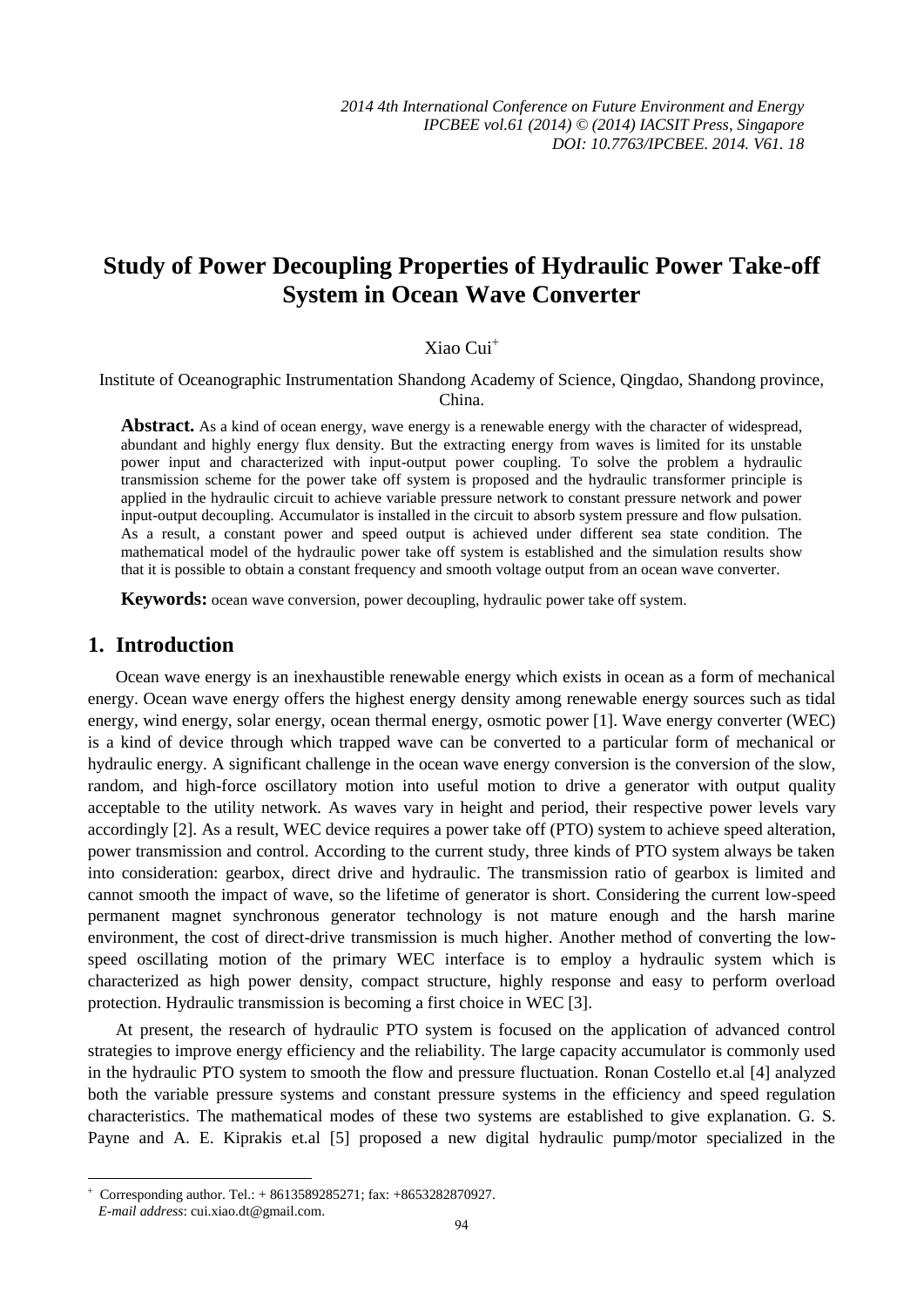application of hydraulic PTO system in WEC with high volumetric and mechanical efficiency. J. A. M. Cretel and G. Lightbody et.al [6] perform a comprehensive compare among several nonlinear control method and put forward the idea of using optimal control strategy. Ross Henderson [7] discusses the principle and displays the experiment data of Pelamis wave power device developed by the British OPT company. Only high capacity accumulator is applied in Pelamis to achieve input and output power decoupling and energy storage. It shows high reliability of the hydraulic PTO system and the successful of Pelamis lay a good foundation of hydraulic application in ocean wave energy harvesting.

In this paper, a novel hydraulic PTO system is proposed to achieve input and output power decoupling. The principle of hydraulic transformer is applied which is characterized by using two separate hydraulic circuits and motor shaft drive a variable displacement pump that converts the mechanical power again into hydraulic power at an arbitrary high pressure level. At the same time accumulator is used to buffer the pressure and flow fluctuation. As a result, it is possible to obtain a constant frequency and smooth voltage output from an ocean wave converter.

# **2. The Hydraulic PTO System**

#### **2.1. System Composition**

As shown in Fig.1, the system author proposed is divided into energy capture unit, rectifier, pressure regulator, energy storage unit and driver. The unstable variable power input can be converted to stable power output which can drive generator working at constant speed, that is, from variable pressure circuit to constant pressure circuit. This hydraulic PTO system is different from the previous for its using two independent circuits to achieve the decoupling of the input and output power.



Fig. 1: Composition of the WEC hydraulic power PTO system

#### **2.2. Working Principle Analysis**

Fig. 2 is the hydraulic schematic of PTO system proposed. Energy capture device (buoy) oscillates by the driving of ocean wave. The rod of the hydraulic cylinder  $cy<sub>1</sub>$  is forced up and down which forced fluid through four check valves  $C_1 - C_4$ , rectifying the flow, to a hydraulic motor  $M_1$ . Variable displacement pump  $M_p$  is driven by motor  $M_1$  pumping high pressure oil to drive hydraulic motor  $M_2$  and generator G is driven by  $M_2$  to generate voltage electricity. The circuit pressure is set by relief valve  $r_1$ ,  $r_2$  and  $r_3$ . Accumulator  $Acc<sub>1</sub>$  is used to buffer pressure and flow fluctuation. A velocity measurement circuit is consists of cylinder cy<sub>2</sub>, pump  $p_1$  and throttle valve  $k_1$ . This is the key factor to achieve the input-output power decoupling.

The hydraulic circuit of Fig.2 has been analyzed under the following assumptions:

- (1) The volumetric and mechanical losses of motor, pump, cylinders and accumulator are neglected.
- (2) Regarding the linking of motor and variable pump is stiffness enough.
- (3) The dynamics of the swash plate mechanism of the hydraulic motors has been neglected.
- (4) The fluid compressibility is neglected.
- (5) The pressure of oil back to the tank is regarded as zero.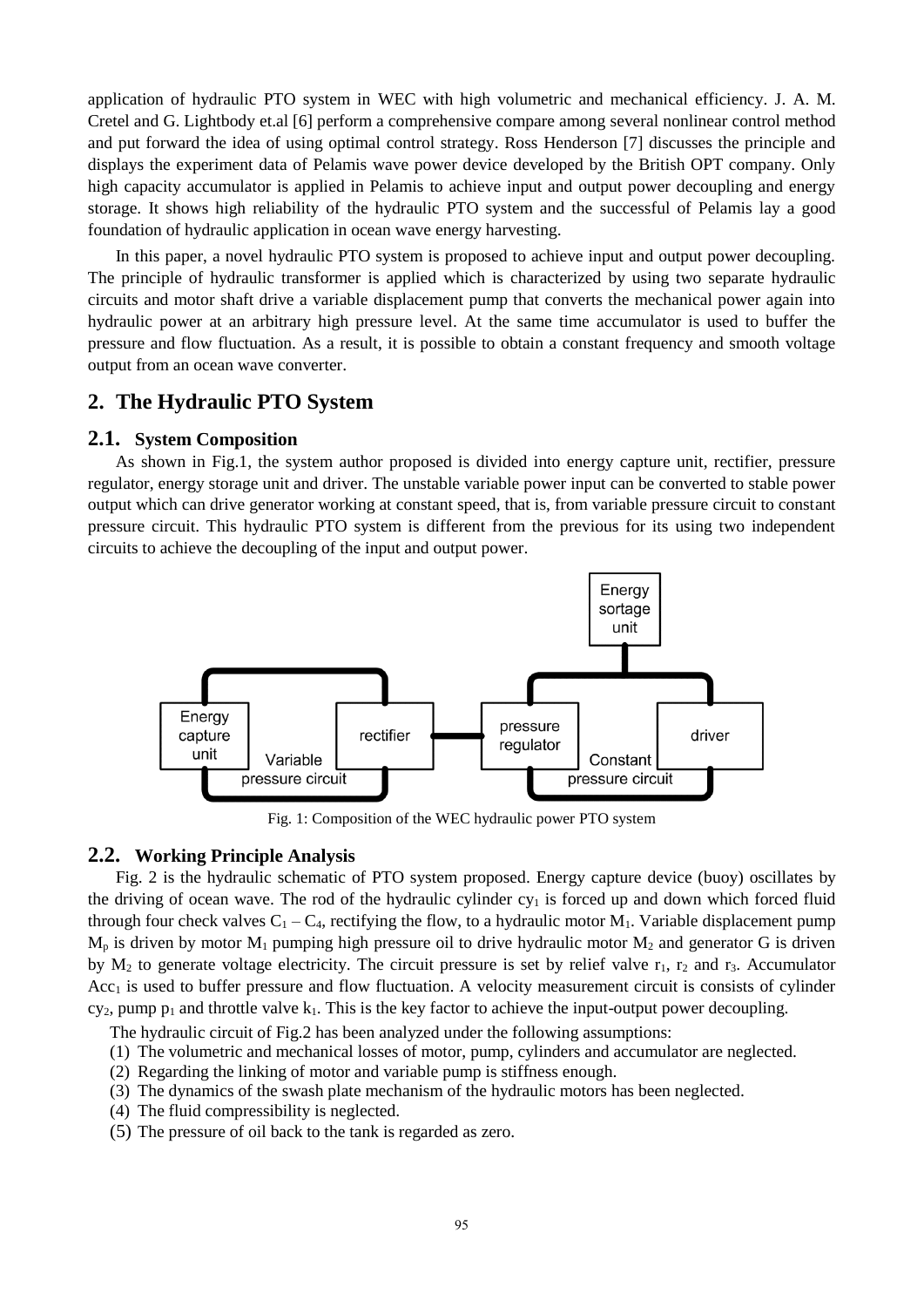

Fig. 2: Schematic diagram of hydraulic PTO system with input-output power decoupling in WEC

For variable pump  $M_p$ , the volumetric flow of pump  $M_p$  is:

$$
Q_p = \omega_1 D_p - c_p P_H \tag{1}
$$

Where  $Q_p$  is the volumetric flow through variable pump  $M_p$ ,  $\omega_1$  is the pump shaft speed and  $c_p$  is the leakage coefficient of pump  $M_p$ .  $P_H$  is the outlet pressure of pump  $M_p$ .

For the hydraulic circuit be composed by pump  $M_p$  and motor  $M_2$ , according the equation of continuity, Eq.2 can be developed as:

$$
Q_p = D_g \omega_2 + c_{m2} P_H \tag{2}
$$

Where  $\omega_2$  is the speed of motor  $M_2$  and  $D_g$  is the radian displacement of motor  $M_2$ ,  $c_{mn2}$  is the leakage coefficient of  $M_2$ .

According the equation of moment equilibrium, Eq.3 can be developed:

$$
P_H D_g = T_g + B_2 \omega_2 + J_2 \dot{\omega}_2 \tag{3}
$$

Where  $T_{g}$  is the load torque generated by generator G,  $J_2$  is the total moment of inertia of components loaded on the shaft of motor  $M_2$ .  $B_2$  is the viscous damping coefficient of motor  $M_2$  shaft and  $\omega_2$  is the speed of generator. Substituting Eq.3 to Eq.1 and Eq.2 and take the Laplace Transform, the relation between output speed of motor  $M_2$  and input speed of pump  $M_p$  is

of pump 
$$
\overline{M}_p
$$
 is  
\n
$$
\omega_1 D_p D_g - (c_{m2} + c_{tp}) T_g = D^2_g \omega_2 + (c_{m2} + c_{tp}) (B_2 + J_2 s) \omega_2
$$
\n(4)

Considering  $c_t = c_{tm2} + c_p$  is the total leakage coefficient of hydraulic circuit  $D_p D_g$   $c_t T_g$ 

$$
\omega_2 = \frac{D_p D_g}{D_g^2 + c_t (B_2 + J_2 s)} \omega_1 - \frac{c_t T_g}{D_g^2 + c_t (B_2 + J_2 s)}
$$
(5)

The flow rate of cylinder  $cy<sub>1</sub>$  is

$$
Q_{cy} = D_m \omega_1 + c_{m1} P_A \tag{6}
$$

Where  $c_{m1}$  is the leakage coefficient of motor  $M_1$  and  $D_m$  is the displacement of  $M_1$ ,  $\omega_1$  is the speed of  $M_1$ ,  $P_A$  is the static pressure of circuit.

Some conclusion can be drawn from Eq.1 to Eq.6. As the flow rate  $Q_{c}$  increase, part of it can be absorbed by accumulator Acc<sub>1</sub> and the rest of it causes the increasing speed of pump  $M_p$ , that is  $\omega_1$ . This is equivalent to increasing the flow rate of the pump and will inevitably lead to an increase in generator speed as the load torque is constant. If the displacement of variable pump  $M_p$  is decreased the effect of  $\omega_1$  to  $\omega_2$ can be neutralized and the speed of motor  $M_2$  is stabilized. The swash plate mechanism adjustment is achieved by pump  $P_1$  and cylinder cy<sub>2</sub>. Pump  $P_1$  provide a controllable flow rate proportional to the speed. This will cause a pressure difference across the throttle valve  $k_1$ . The swash plate angle will be changed by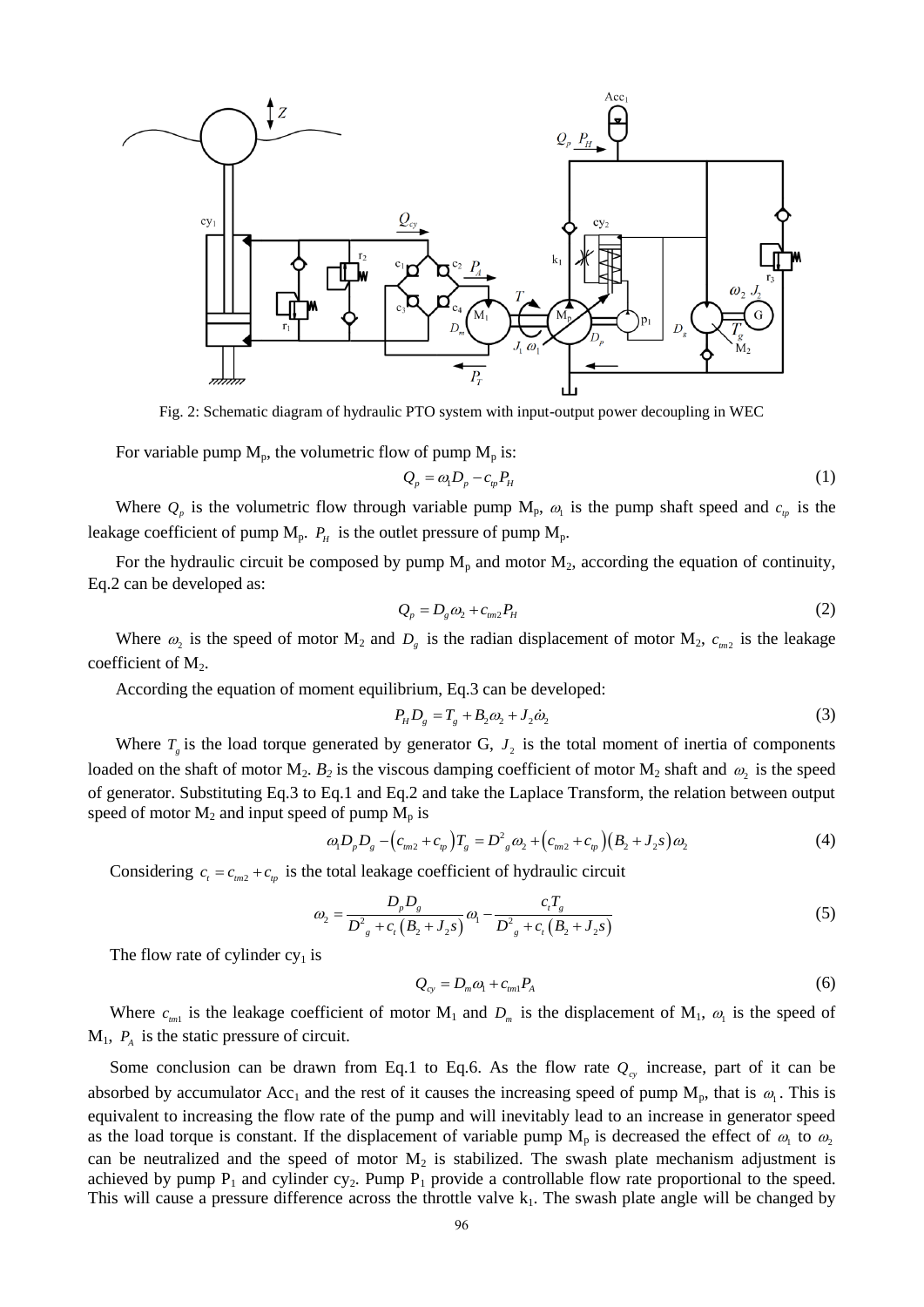cylinder cy<sub>2</sub> under the shifting pressure. The alteration of volumetric displacement of  $M_p$  caused the corresponding changing of output torque and output speed. This process will not stop until the pressure equilibrium of cylinder  $cy_2$  constructed. The continuously speed change can be achieved by changing the throttle valve port area of  $k_1$ .

In general, this method of de-coupling is achieved by converting the hydraulic input power at a fixed displacement motor into mechanical rotary power. The motor shaft drives a variable displacement pump that converts the mechanical power again into hydraulic power at an arbitrary high pressure level. This method transform the wave dependent variable input pressures and flow rates into different output pressures and flow rates at constant theoretical power throughput. The power generation is completely decoupled from the input by using two separate hydraulic circuits.

### **3. Simulation**

In order to verify the decoupling functionality of the hydraulic PTO concept, Simulation of system steady state characteristics, fluctuation characteristics and conversion efficiency is performed based on Matlab 7.0 and AMESim Rev10. Matlab is used here to establish a hydrodynamic model and AMESim is applied to setup a hydraulic system model. On the basis of co-simulation the effectiveness of PTO system design is verified.



Fig. 3: Simulation model of power take off system in wave energy converter

Fig.3 shows the simulation model of hydraulic PTO system discussed. The hydrodynamic model is based on the K-F theory discussed in [8] and can in brief be discribed by the Eq.7 and Eq.8.

$$
Z = \frac{F_v}{\sqrt{\left[\rho g S_r + K_f - \omega^2 \left(m + m_w\right)\right]^2 + \left(\omega C_f\right)^2}}
$$
(7)

$$
K_f = F_{cy}/Z? \quad C_f = -F_{cy} \quad \dot{Z} \tag{8}
$$

Where  $Z$  is the heave displacement,  $F_V$  is the excitation forces act on the float. These two parameters can be calculated based on K-F theory according [9].  $\rho$  is the density of sea water and  $g$  is the acceleration of gravity.  $S_r$  is the water plane area,  $\omega$  the radian frequency of wave and  $(m+m_w)$  is the cross terms of the added mass at infinite frequency.  $K_f$  and  $C_f$  are stiffness coefficient and viscous drag coefficients respectively. The output force  $F_{cy}$  by cylinder can be calculated from Eq.8. The wave data is generated according wave superposition method of linear wave theory [10]. In the paper amplitude 2m, wave pattern coefficient 0.8 and wave frequency 10 are selected. Hydraulic cylinder output force on the float of the initial state is taken into the Eq.7 and Eq.8 to calculate the heave displacement of float. The hydraulic cylinder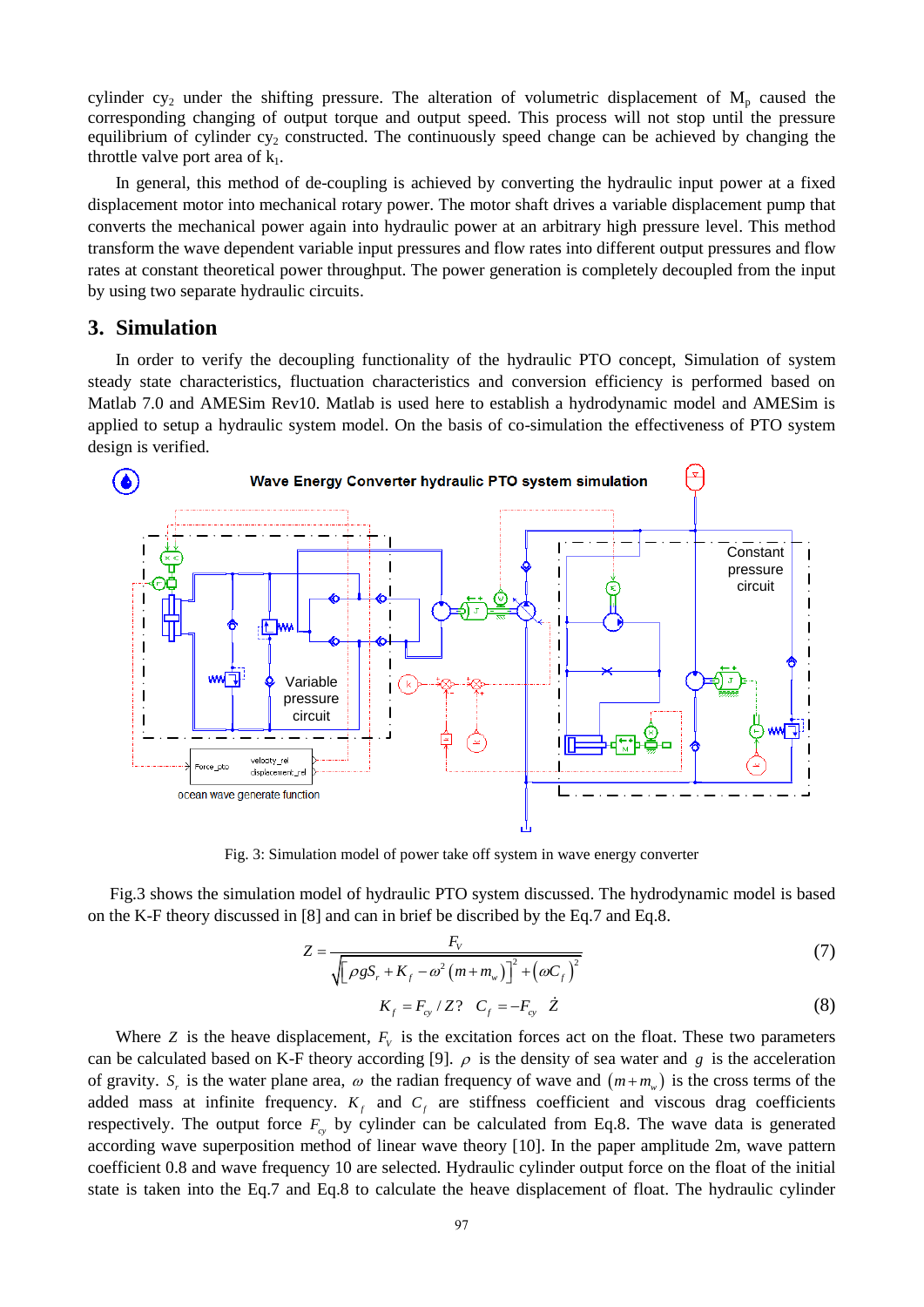speed is given by derivative of the displacement of cylinder and the output force of cylinder can be calculated by taking the speed into model aforementioned. The simulation process will complete through iteration. Table 1 list the parameters of simulation model.

| Variable                             | Data | Units                      |
|--------------------------------------|------|----------------------------|
| $\varrho_{\rm\scriptscriptstyle cy}$ | 1200 | [L/min]                    |
| $D_m$                                | 2000 | [m]/rev]                   |
| $D_p$                                | 400  | [m]/rev]                   |
| $D_{g}$                              | 100  | [m]/rev]                   |
| $D_{_{p1}}$                          | 20   | [m]/rev]                   |
| J <sub>2</sub>                       | 50   | $[Kg/m^2]$                 |
| $P_{\rm ref}$                        | 100  | [bar]                      |
| $P_{\scriptscriptstyle rev}$         | 50   | [bar]                      |
| acc                                  | 40   | $\left[ \mathrm{L}\right]$ |

Table 1: Simulation parameters of hydraulic power take off system in wave energy converter

### **4. Simulation Results**

The float is excited by the wave profile generated by Eq.7 and Eq.8. It reacts with a relative motion displacement as depicted in Fig. 4. Fig. 5 shows the relative velocity responds curve. The instantaneous power and the average power can be calculated according to the output flow rate and pressure of hydraulic cylinder. Also the total input power into the system can be calculated by multiplying output force of transmission system and the velocity of energy capture device. In this paper the first is used and the instantaneous power to the system is shows in curve 1 of Fig. 6. The average power absorbed from sea wave and transmitted to the system is shows in curve 2 of Fig.6.



These data prove that there is a large power fluctuation input to the hydraulic PTO system and the ratio of mean to peak power is about 13.5%. Totally 80% of the time the input power to the PTO system is below the average power. However, the efficiencies of the hydraulic motors and the generator have not yet been included in the simulation model, so that the actual output power can be expected to be somewhat lower. This condition will take grate trouble to the design of PTO system. If the system is designed according to the average power the safety and reliability cannot be promised as the system working under peak power input.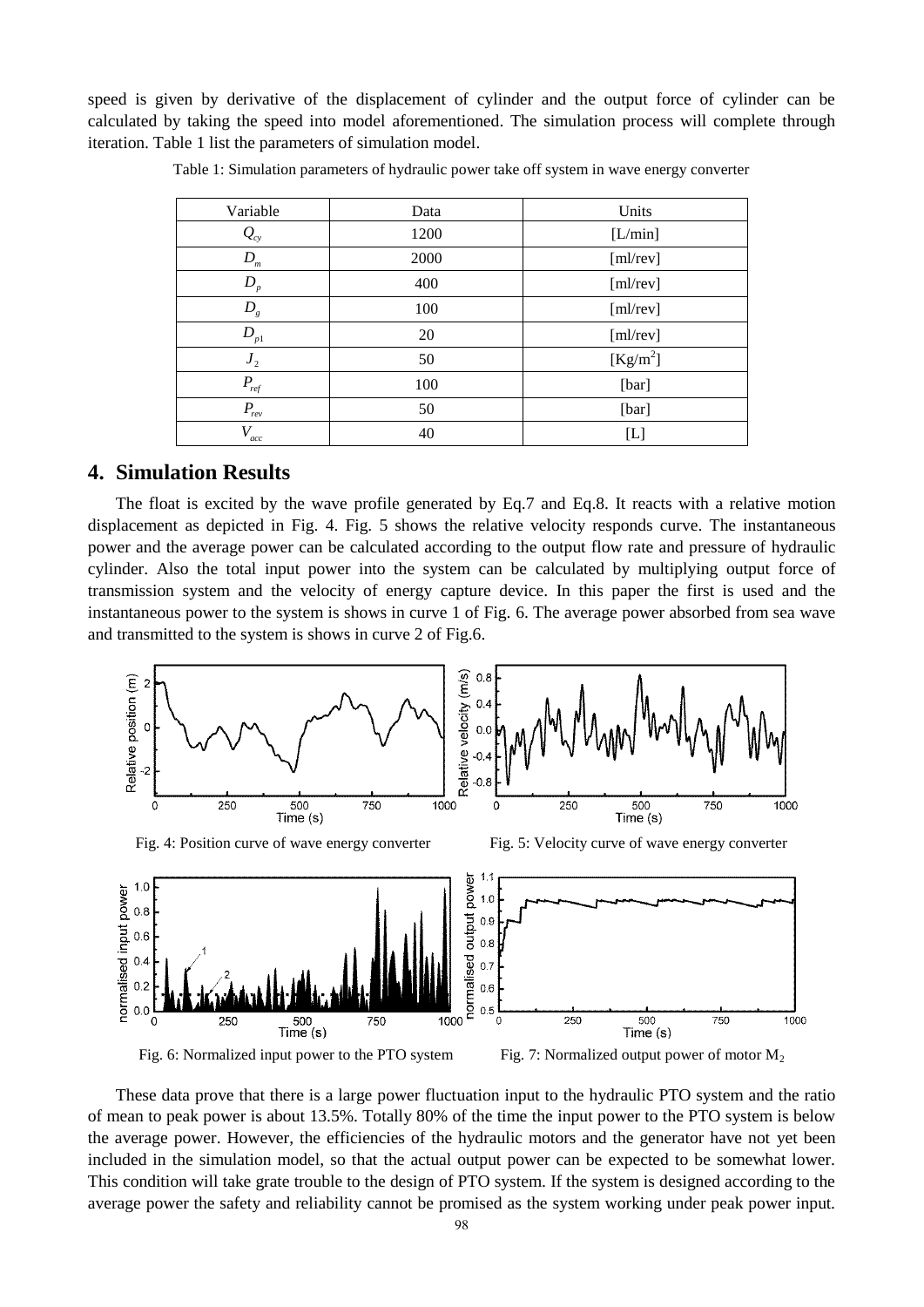If the hydraulic component is chosen according to the peak power the effectiveness will be much lower. This means that power peaks can be harvested fairly well, but for average power input, the units are considerably oversized. It also indicates that the power decoupling is a necessity for the PTO system.

Fig. 7 shows the normalized output power curve of motor  $M_2$  through power decoupling by hydraulic transformer. It clearly proves the excellent smoothing performance of the hydraulic PTO circuit. The peak power is only 1.01 times of the average power and 95% of the time system output is about the average power. Fig.8 shows the volumetric displacement variation behavior of the hydraulic motors. The displacement of pump  $M_p$  ramped up and down frequently with the flow rate. It also indicated that the swash plate can be altered by cylinder  $cy_2$  instantaneously and ensure a relative constant power output. Frequent changing volumetric displacement of pump between maximum and minimum is not conducive to extend the life of hydraulic components, however. This needs to meet the requirements of higher reliability of pump. Oncoming investigations will be looking into this.



The generator velocity is demonstrated in Fig.9. Under the effect of hydraulic power decoupling and buffering of hydraulic accumulator a somewhat stabilized generator speed is achieved, that is, from 650 (rev/min) to 700 (rev/min). As a result, the constant frequency and stabilized voltage output become possible.



Fig. 10: Pressure difference between two chambers of Fig. 11: Output flow of motor  $M_1$  and pump  $M_p$ motor  $M_1$  and pump  $M_p$ 

Fig. 10 demonstrate the pressure difference between two chamber of motor  $M_1$  and pump  $M_p$  and Fig.11 shows the output flow rate of them. It is clear that under the activity of hydraulic transformer input power represented by low pressure and high flow rate is converted into output power of high pressure and small flow rate. At the same time a variable hydraulic circuit is converted into a constant circuit.

#### **5. Conclusion**

In this paper, a scheme of hydraulic PTO system in wave energy converter (WEC) based on hydraulic transformer is proposed to solve the input-output power coupled problem in WEC. The input-output power decoupling is achieved by converting variable hydraulic circuit of low pressure and high flow rate into constant circuit of high pressure and small flow rate. The working principle and system composition present in the paper. A mathematical model is setup and simulation is performed to study the responds of PTO system under typical sea state. Simulation results show that it is possible to obtain a smooth power output from a WEC.